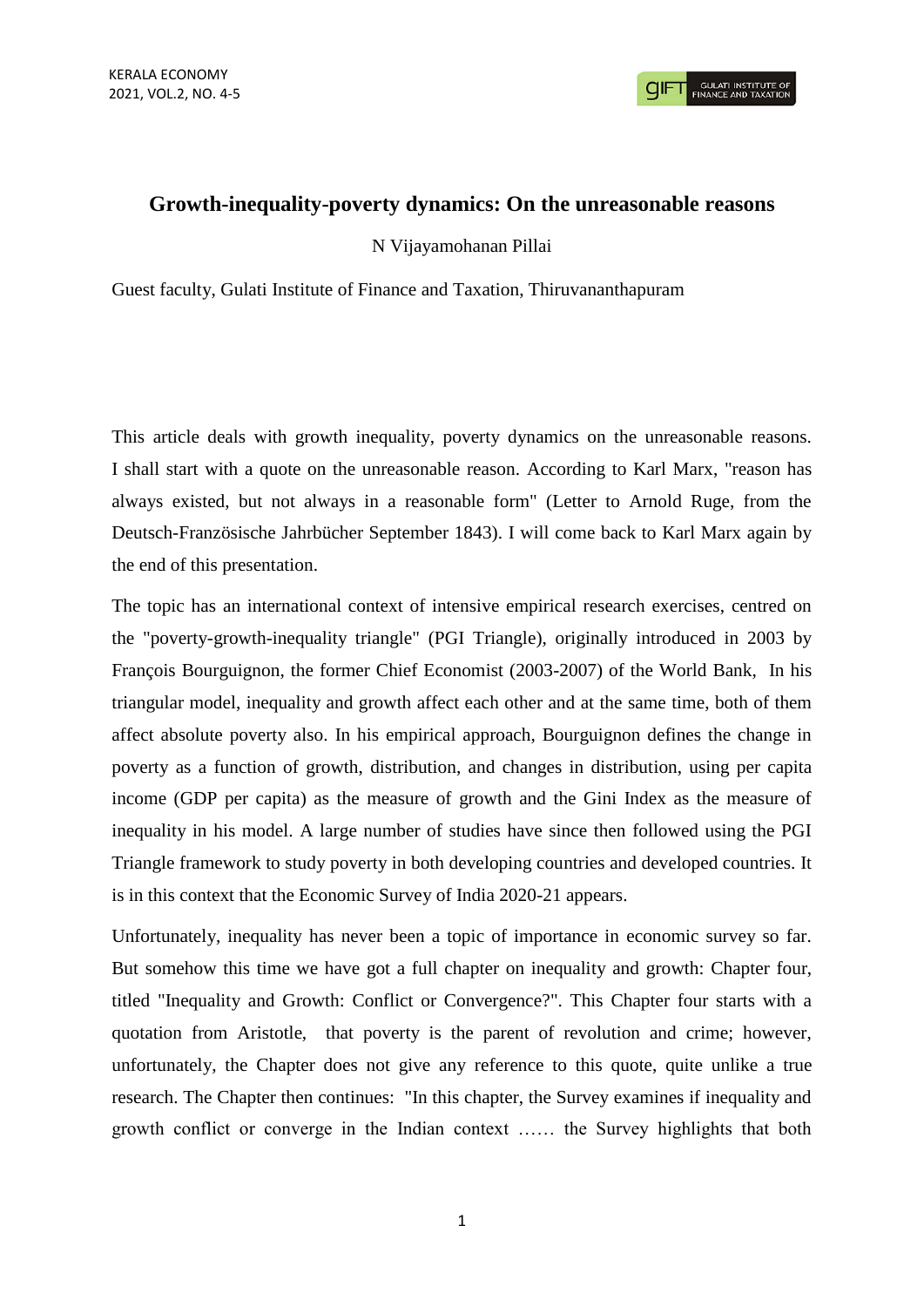KERALA ECONOMY

economic growth - as reflected in the income per capita at the state level - and inequality have similar relationships with socio-economic indicators. Thus, unlike in advanced economies, in India economic growth and inequality converge in terms of their effects on socio-economic indicators." (ES Vol. 1: Chapter 4, Page 121).

The writers of this Chapter in fact follows the method in Wilkinson and Pickett (2009). But there is no acknowledgement, no reference, except this sentence: "In the advanced economies, Wilkinson and Pickett (2009), Atkinson (2014) and Piketty (2020) show that higher inequality leads to adverse socio-economic outcomes" (ES Vol. 1: Chapter 4, Page 122). But in the Reference section, Wilkinson and Pickett (2009), and Atkinson (2014) do not appear at all.

Now let us turn to Richard Wilkinson and Kate Pickett (2009)'s study "The Spirit Level: Why Greater Equality Makes Societies Stronger". They consider 23 richest countries with different degrees of social inequality, and examine whether there exists any association between the level of inequality and a number of different indicators of individual wellbeing and social welfare. They measure the extent of income inequality by the ratio of income of the top 20 percent to the lower 20 percent in a society, with data from the UNDP Human Development Report. When the 23 countries are ranked by their degree of income inequality, the Scandinavian countries and Japan come out with the lowest income inequality, and the UK, Portugal, USA, and Singapore, with the highest income inequality.

As the indicators of individual wellbeing and social welfare, they consider nine social problems ("costs of inequality"): (1) community life and social relations, (2) mental health and drug use, (3) physical health and life expectancy, (4) obesity, (5) educational performance, (6) teenage pregnancies, (7) violence, (8) crime and punishment, and (9) unequal opportunities for intergenerational social mobility.

They then analyze bivariate graphs with the degree of income inequality on the x-axis and the extent (mean values) of the costs of inequality on the y-axis and identify a regression line through the cluster of points representing individual countries. The slope of this regression line is intended to indicate the correlation between income inequality and the relevant cost of inequality. A representative graph I reproduce here that shows that countries with lower income inequality have lower levels of social problems, while countries with higher income inequality, higher levels. Isn't this socially desirable?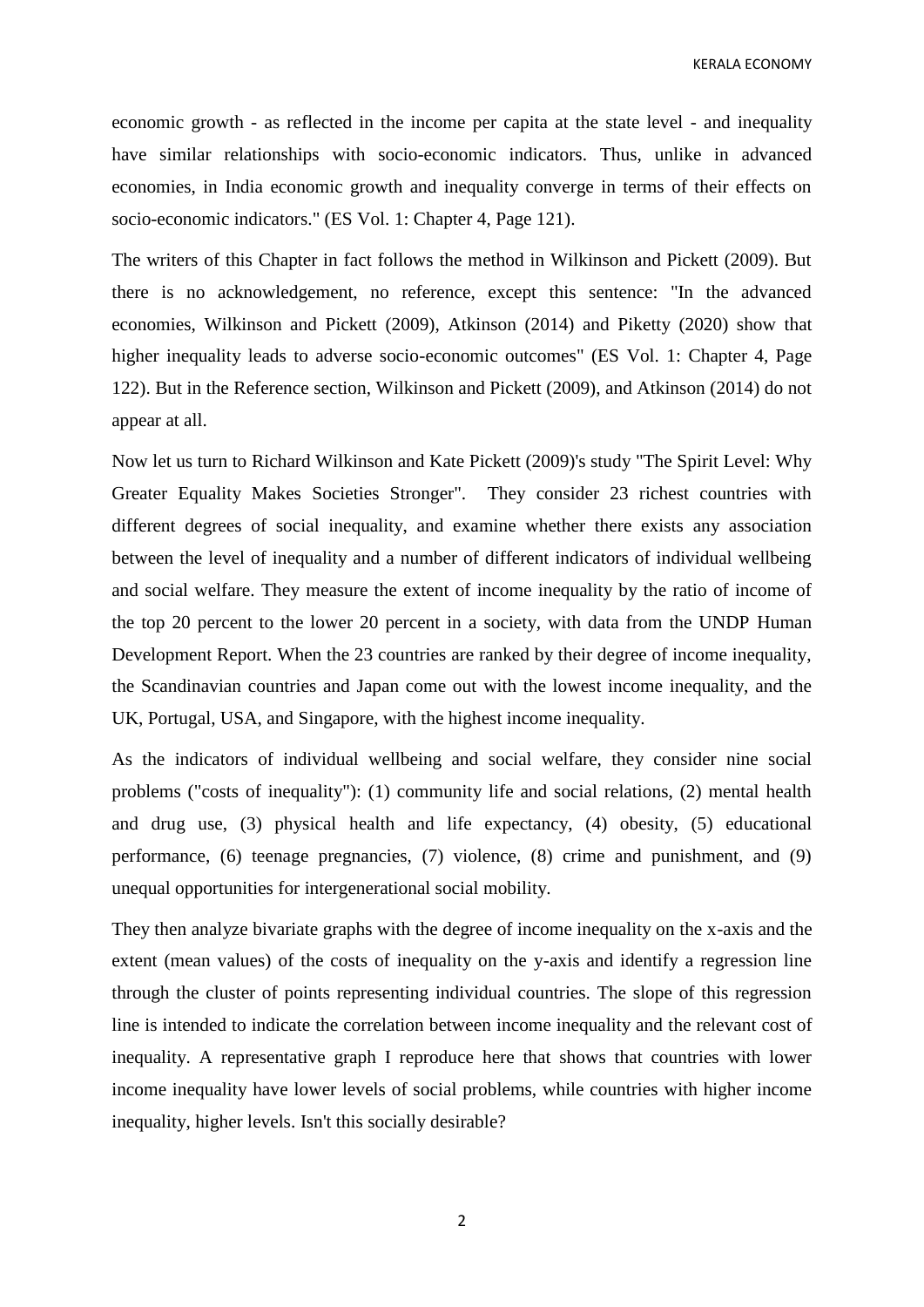THE SPIRIT LEVEL



Figure 2.2 Health and social problems are closely related to inequality among rich countries.

Now let us go back to Chapter four of the Economic Survey 2020-21. We read there: "In this chapter, the Survey examines if inequality and growth conflict or converge in the Indian context. By examining the correlation of inequality and per-capita income with a range of socio-economic indicators, including health, education, life expectancy, infant mortality, birth and death rates, fertility rates, crime, drug usage and mental health, the Survey highlights that both economic growth - as reflected in the income per capita at the state level - and inequality have similar relationships with socio-economic indicators." (ES Vol. 1: Chapter 4, Page 121). And again: "Thus, unlike in advanced economies, in India economic growth and inequality converge in terms of their effects on socio-economic indicators. Furthermore, this chapter finds that economic growth has a far greater impact on poverty alleviation than inequality." (ES Vol. 1: Chapter 4, Page 122). This result they report in terms of a number of bivariate graphs, one set for the Indian States and another for advanced countries. The first graph we reproduce here: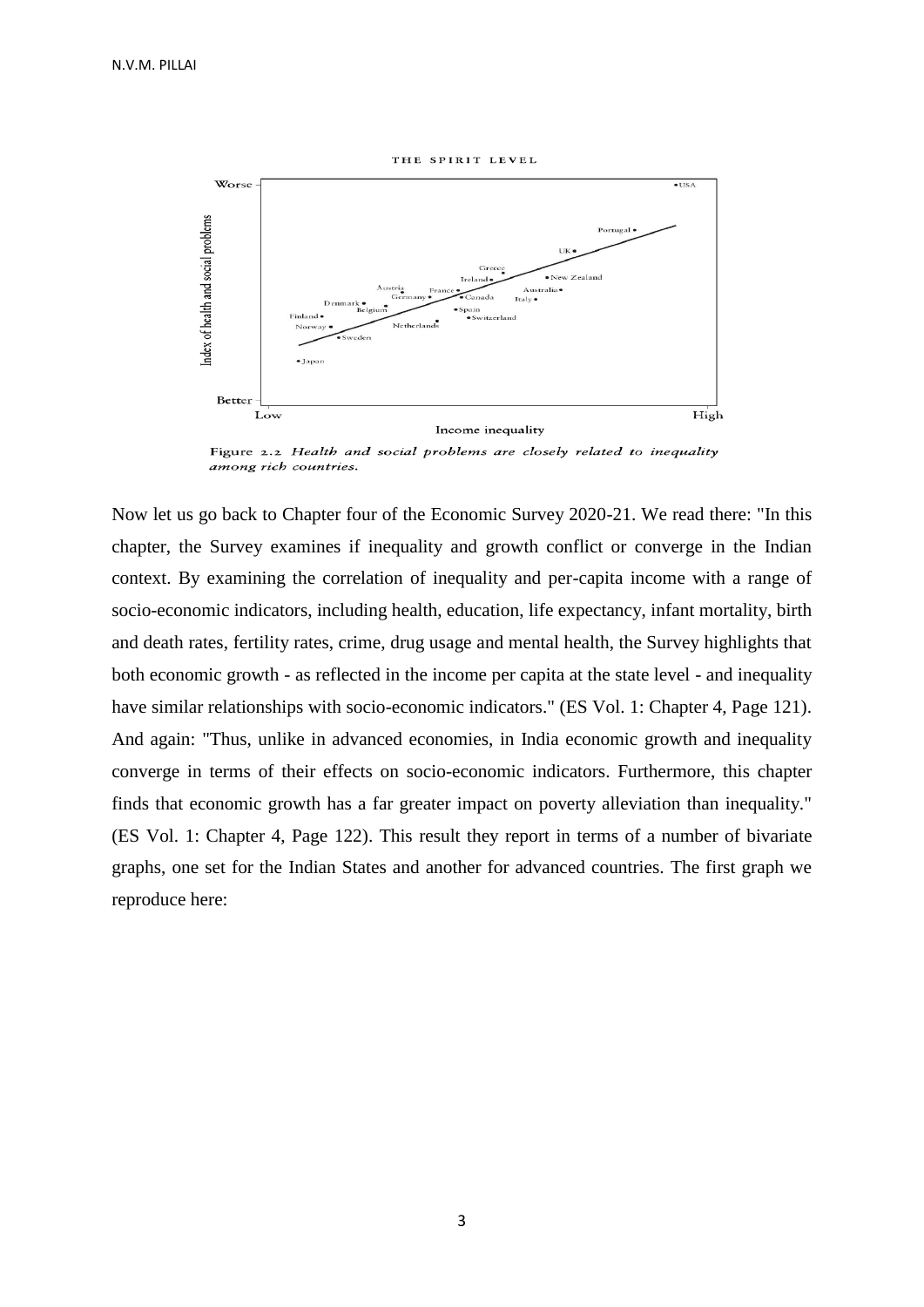

Figure 1: Correlation of inequality and growth (as reflected in income per capita) with health outcomes: India versus Advanced Economies

Having better health with higher NSDP per capita (second part of the graph) is very good. But, what about the message of the first part? Better health with higher inequality! Is this socially desirable? However, for the writers of this Chapter this is "convergence", because both the regression lines have similar slopes! Thus, it is not implication, but appearance that matters! Note that the magic of this appearance has an explanation; but these writers are either ignorant of it or trying to conceal it.





Now comes the case of the advanced countries: It is good to have better health and social conditions with higher national income per capita and very good to have better health and social conditions with lower inequality. But, for the writers of this Chapter this is "conflict", because the regression lines have opposite slopes! Thus, it is not implication, but appearance that matters!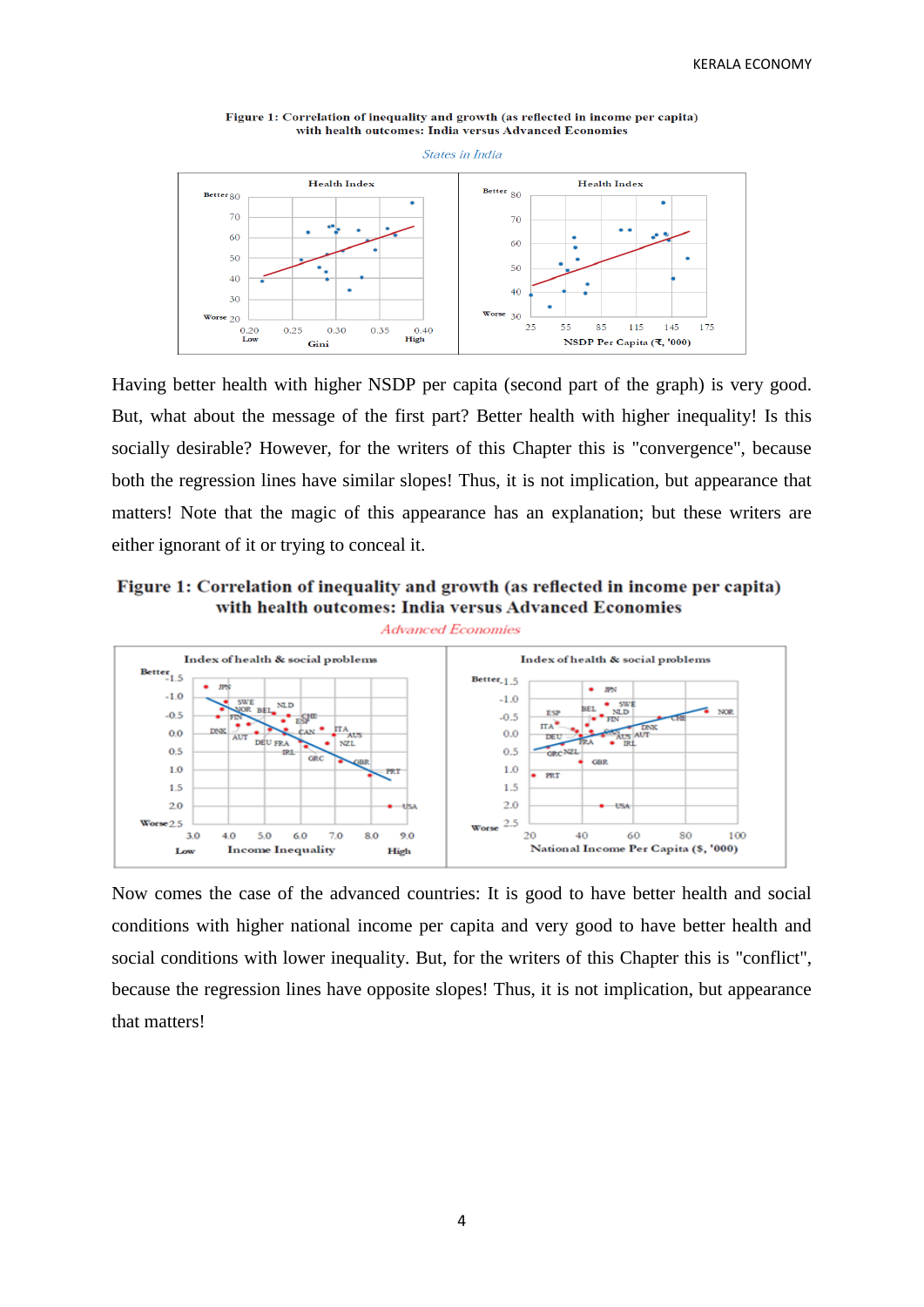



Now I have a quote from Edmund Spenser's The Faerie Queene (Book 1, Canto IX, 386- 387): "For he that once hath missed the right way/ The further he doth goe, the further he doth stray." And the writers of this Chapter go on presenting the remaining graphs one by one, but without any discussion on individual graphs, even though some cursory glances do hit some anomalies: for example, in Figure 6, the two lines for 'States in India' slope (though insignificantly) in the opposite directions, but it is still "convergence" and one of the lines for 'Advanced Economies' is just flat while the other is sloping upward, but this is still "conflict"! And in Figure 7, both the lines for 'Advanced Economies' are sloping upward, but this is still "conflict"!

The writers of the Chapter then move on to declare jubilantly that the "findings that inequality and income per capita converge in terms of their correlation with socio-economic outcomes" imply an "absence of a trade-off between economic growth and inequality", and "are buttressed by the Chinese experience as well….." (!) (ES Vol. 1: Chapter 4, Page 135- 136). The Chinese experience is detailed in a box, and then comes the bombshell: "Therefore, given India's stage of development, India must continue to focus on economic growth to lift the poor out of poverty by expanding the overall pie. Note that this policy focus does not imply that redistributive objectives are unimportant, but that redistribution is only feasible in a developing economy if the size of the economic pie grows." (ES Vol. 1: Chapter 4, Page 122-123). Last 30 years we have been expanding the economic pie, but for whom? And how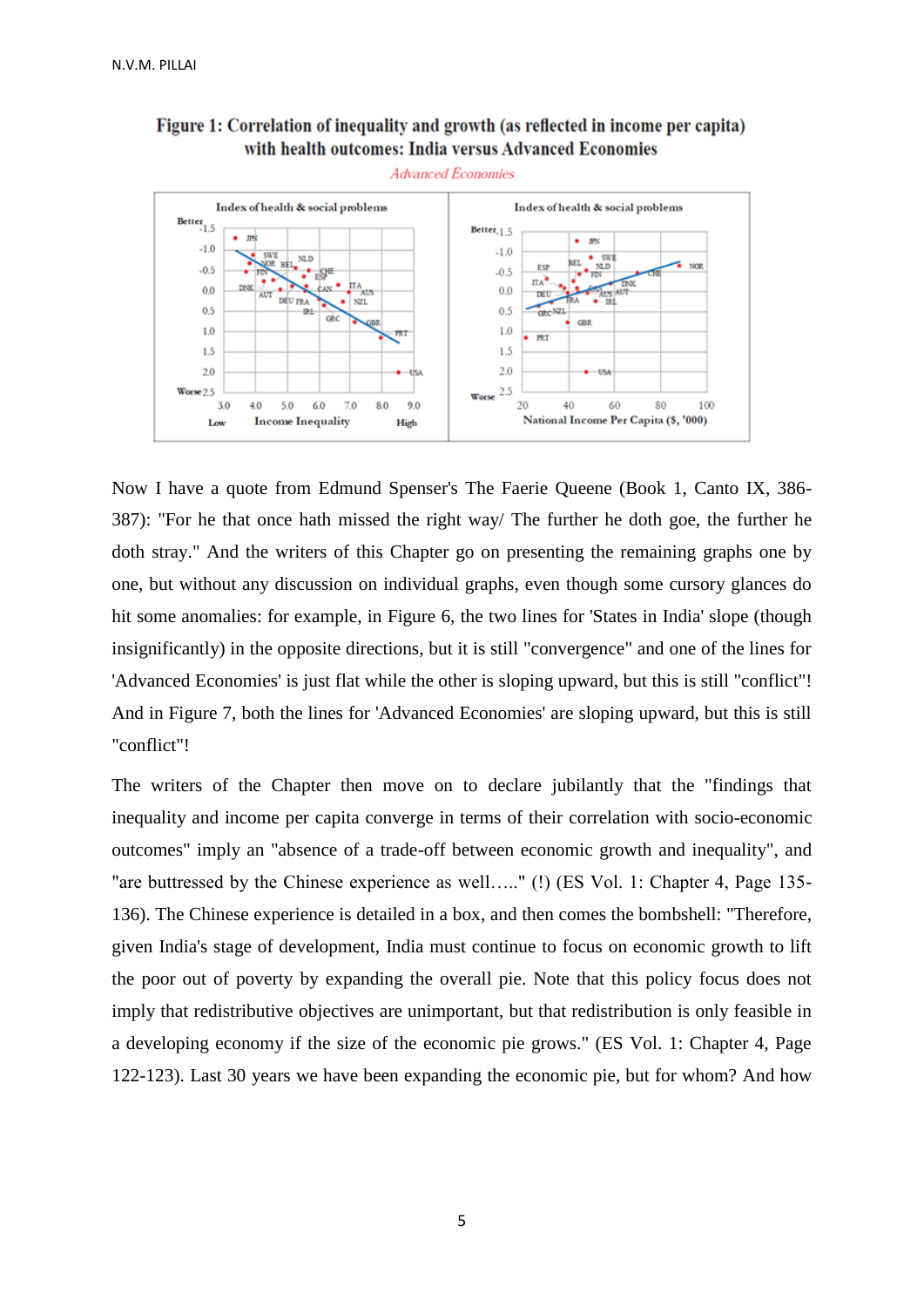KERALA ECONOMY

long have we to wait for the officially advocated trickle down from the expanded economic pie? No wonder Keynes said: "We are all dead in the long run!"

"Let's stop and think. Why would anyone advocate that we "give" something to A in hopes that it would trickle down to B? Why in the world would any sane person not give it to B and cut out the middleman? But all this is moot, because there was no trickle-down theory about giving something to anybody in the first place. The "trickle-down" theory cannot be found in even the most voluminous scholarly studies of economic theories." So commented Thomas Sowell, the American economist and social theorist ("Thomas Sowell commentary: Trickledown economics is a figment of liberal imaginations" in The Columbus Dispatch, 8 Jan 2014).

The following graph (from Thomas Picketty's website: https://wid.world/country/india/) illustrates the last 30 years of the 'Great trickle-up effect' in India:



And the Oxfam India adds: "The bottom 50% of the population held 9% of the total assets in the country in 1991, but has seen the share decline by one-third to only 5.3% by 2012. As against this, the share of wealth held by the top 1% has increased from 17% in 1991 to 28% by 2012. The top 10% held more than 50% of the wealth, ….., with the share rising from 51% in 1991 to 63% in 2012." (Oxfam India's Widening Gaps, India Inequality Report 2018. New Delhi, P. 27). Such 'Great trickle-up effect' in fact exemplifies the 'Matthew effect (of accumulated advantage)', a term coined in 1968 by Robert K. Merton, one of the founding fathers of modern sociology. The Matthew effect has a Biblical reference to the parable of the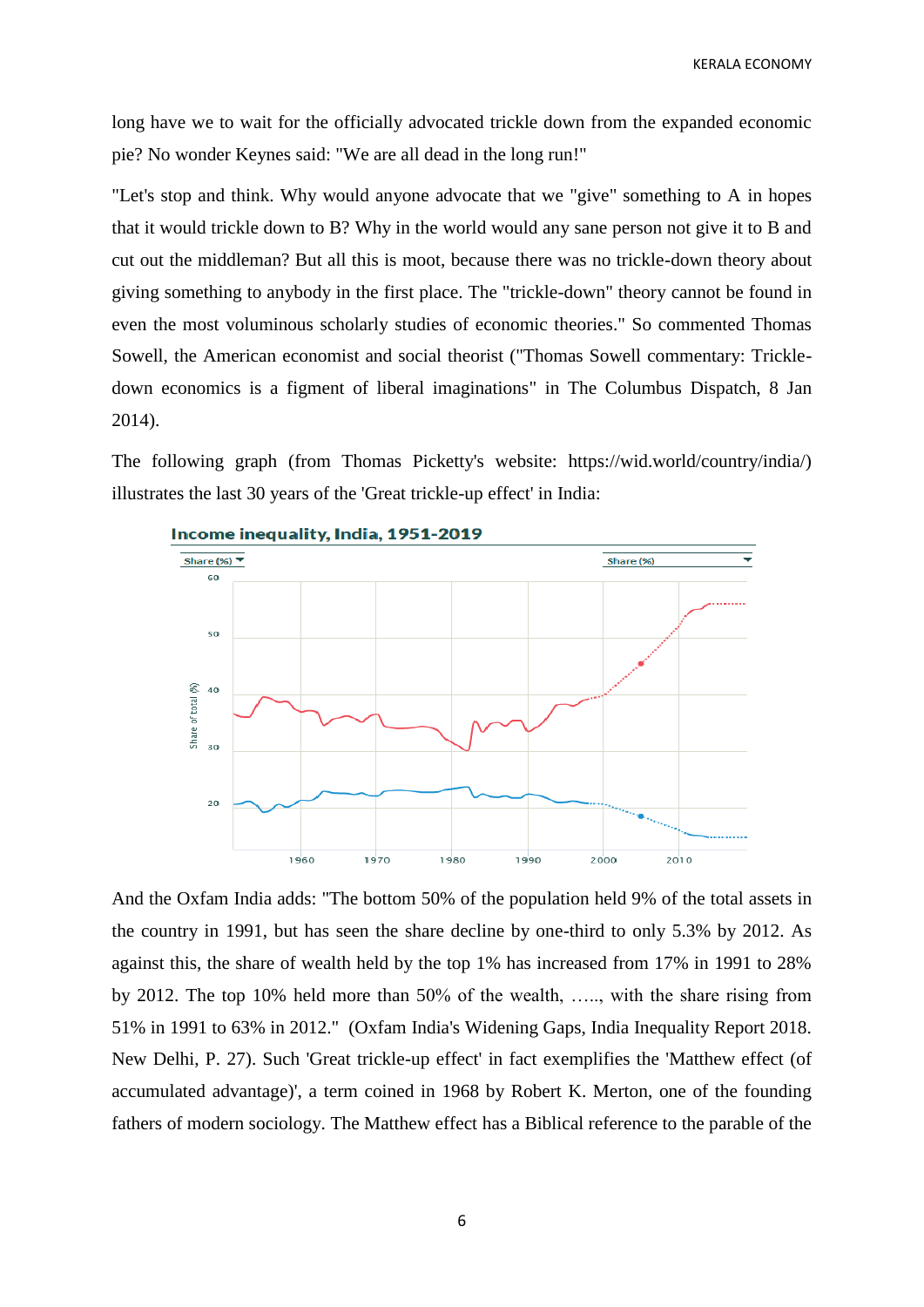talents or minas: "To him that hath, more shall be given; and from him that hath not, the little that he hath shall be taken away." (Matthew 25:29). The situation is one where "the rich have become richer, and the poor have become poorer; and the vessel of the state is driven between the Scylla and Charybdis of anarchy and despotism." (Percy Bysshe Shelley, the English Romantic poet, in A Defence of Poetry, 1821).

Now let me come to the unreasonable reasons the Economic survey 2020-21 puts up in disguise: the findings that the writers of Chapter four designed to exhibit look at first glance impressive, but they raise a number of important issues. The first one is that age-old question: Can correlation be taken as indicative of 'causality'? If it is only association, can the extent of income inequality/income per capita alone-in the sense of a mono-relation-in fact be held accountable? In fact, it is not sufficient to show the association on the basis of bivariate, cross-sectional findings: the seeming correlation between two variables, which may be in fact uncorrelated, can be because of a third variable that influences indirectly through these variables. Again, using aggregate data on the macro level can conceal the true 'micro' reality of how the land lies and accommodates the effects of the income distribution - for this we need comparative data on the micro level i.e., survey data.

Finally, and most importantly, it is any child's wisdom that two variables with similar pattern (slope) will have similar association with any other variables(s). In the present case, both the variables, per capita income and inequality, have increasing trend; they are highly corelated; so, high income States have in general high consumption inequality; And hence naturally both will have similar trajectory with other variables! And this is the magic behind the apparent convergence! And it goes without saying that there's nothing 'researchable' in this! The whole exercise in this chapter of ES is a waste of time and resources. The writers of this Chapter are either grossly ignorant of this simple, any child's wisdom or trying to deceive the common man - an intellectually insincere injection for inciting privatization-led economic growth with a prescription for the fictitious trickle-down theory.

Let me conclude with Marx: "Reason has always existed, but not always in a reasonable form. The critic can therefore start out from any form of theoretical and practical consciousness and from the forms peculiar to existing reality develop the true reality as its obligation and its final goal." (Karl Marx, Letter to Arnold Ruge, from the Deutsch-Französische Jahrbücher September 1843).